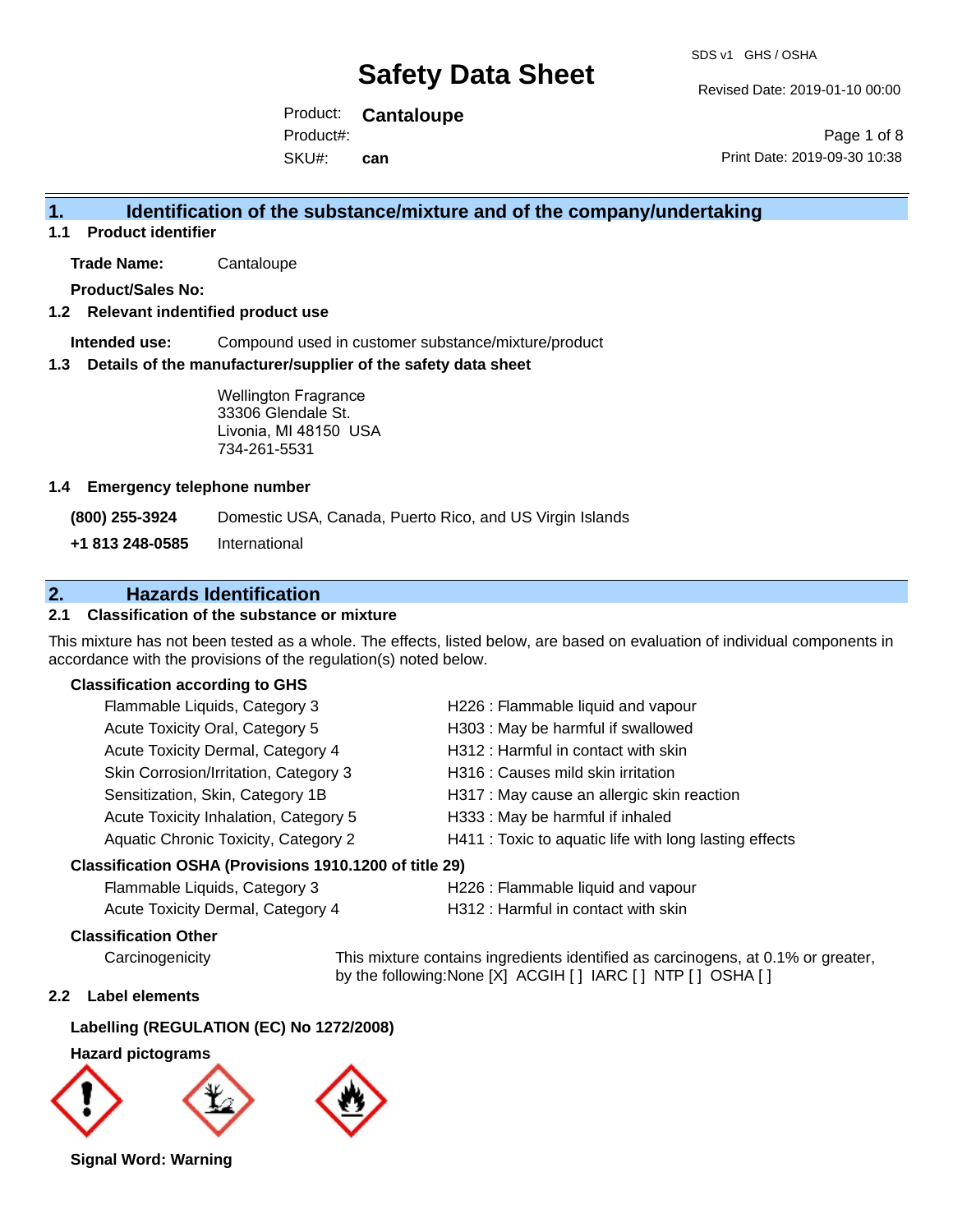Revised Date: 2019-01-10 00:00

Product: **Cantaloupe** SKU#: Product#: **can**

Page 2 of 8 Print Date: 2019-09-30 10:38

| <b>Hazard statments</b>         |                                                                                                                                       |
|---------------------------------|---------------------------------------------------------------------------------------------------------------------------------------|
| H226                            | Flammable liquid and vapour                                                                                                           |
| H303                            | May be harmful if swallowed                                                                                                           |
| H312                            | Harmful in contact with skin                                                                                                          |
| H316                            | Causes mild skin irritation                                                                                                           |
| H317                            | May cause an allergic skin reaction                                                                                                   |
| H333                            | May be harmful if inhaled                                                                                                             |
| H411                            | Toxic to aquatic life with long lasting effects                                                                                       |
| <b>Precautionary Statements</b> |                                                                                                                                       |
| <b>Prevention:</b>              |                                                                                                                                       |
| P233                            | Keep container tightly closed                                                                                                         |
| P <sub>235</sub>                | Keep cool                                                                                                                             |
| P240                            | Ground/bond container and receiving equipment                                                                                         |
| P241                            | Use explosion-proof electrical/ventilating/light//equipment                                                                           |
| P242                            | Use only non-sparking tools                                                                                                           |
| P243                            | Take precautionary measures against static discharge                                                                                  |
| P272                            | Contaminated work clothing should not be allowed out of the workplace                                                                 |
| P273                            | Avoid release to the environment                                                                                                      |
| <b>Response:</b>                |                                                                                                                                       |
| $P302 + P352$                   | IF ON SKIN: Wash with soap and water                                                                                                  |
| $P303 + P361 + P353$            | IF ON SKIN (or hair): Remove/Take off immediately all contaminated clothing Rinse skin<br>with water/shower                           |
| P304 + P312                     | IF INHALED: Call a POISON CENTER or doctor/physician if you feel unwell                                                               |
| P312                            | Call a POISON CENTER or doctor/physician if you feel unwell                                                                           |
| P333 + P313                     | If skin irritation or a rash occurs: Get medical advice/attention                                                                     |
| P352                            | Wash with soap and water                                                                                                              |
| P363                            | Wash contaminated clothing before reuse                                                                                               |
| P370 + P378                     | In case of fire: Use Carbon dioxide (CO2), Dry chemical, or Foam for extinction. Do not use<br>a direct water jet on burning material |
| P391                            | <b>Collect Spillage</b>                                                                                                               |
| <b>Other Hazards</b><br>2.3     |                                                                                                                                       |

**no data available**

## **3. Composition/Information on Ingredients**

#### **3.1 Mixtures**

This product is a complex mixture of ingredients, which contains among others the following substance(s), presenting a health or environmental hazard within the meaning of the UN Globally Harmonized System of Classification and Labeling of Chemicals (GHS):

| CAS#<br>Ingredient | EC#                         | Conc.<br>Range | <b>GHS Classification</b> |
|--------------------|-----------------------------|----------------|---------------------------|
| 77-83-8            | 201-061-8                   | $20 - 30 \%$   | H317: H401: H411          |
|                    | Ethyl Methylphenylglycidate |                |                           |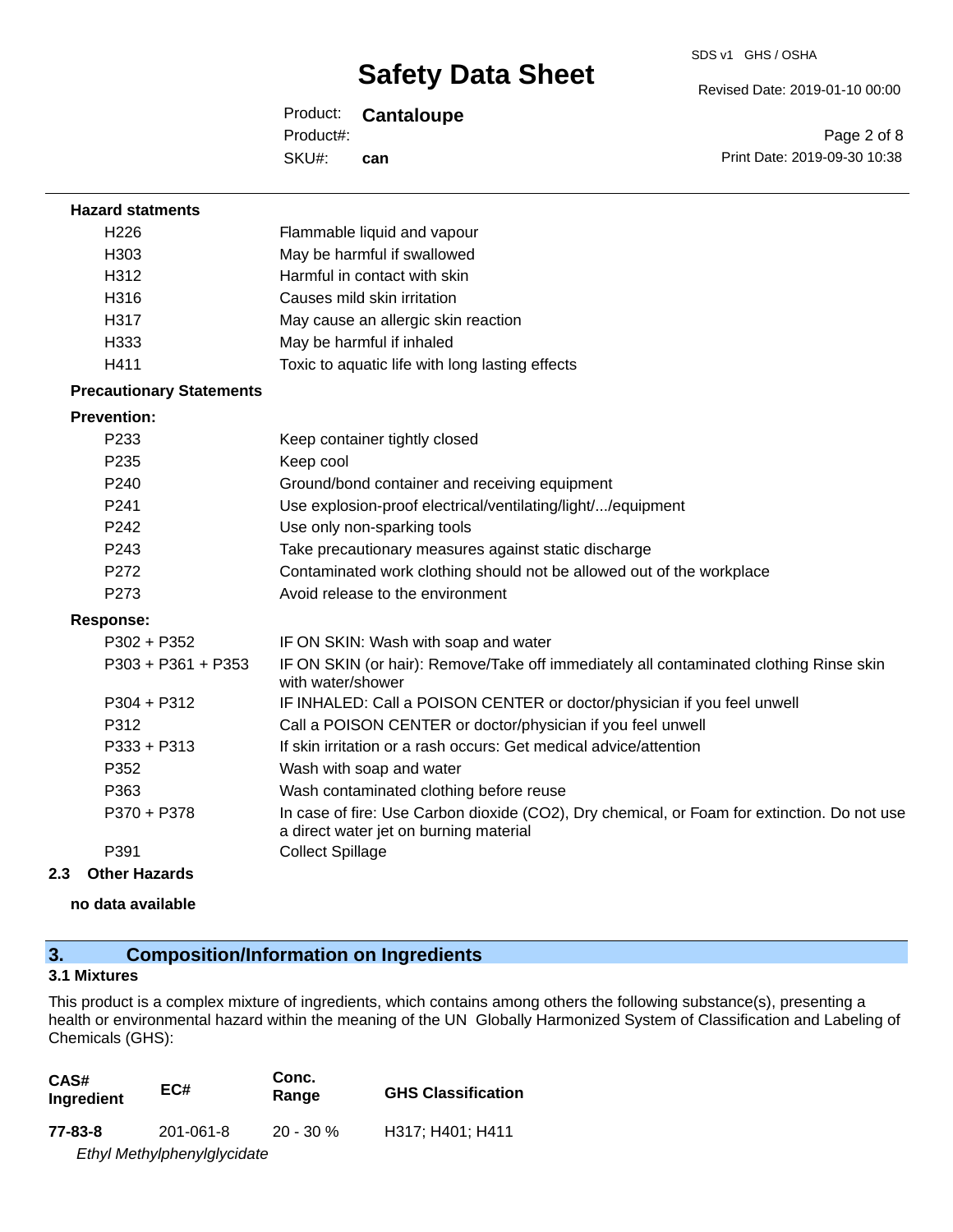SDS v1 GHS / OSHA

Revised Date: 2019-01-10 00:00

## Product: **Cantaloupe**

SK Product#:

| י <i>πט</i> טע. |     |
|-----------------|-----|
| (U#:            | can |

Page 3 of 8 Print Date: 2019-09-30 10:38

| CAS#<br>Ingredient     | EC#                             | Conc.<br>Range                                           | <b>GHS Classification</b>           |
|------------------------|---------------------------------|----------------------------------------------------------|-------------------------------------|
| 84-66-2                | 201-550-6                       | 20 - 30 %                                                | H316; H402                          |
| Diethyl phthalate      |                                 |                                                          |                                     |
| 104-67-6               | 203-225-4                       | $5 - 10%$                                                | H316; H402; H412                    |
|                        | gamma-Undecalactone             |                                                          |                                     |
| 141-97-9               | 205-516-1                       | $5 - 10%$                                                | H227                                |
| Ethyl acetoacetate     |                                 |                                                          |                                     |
| 7452-79-1              | 231-225-4                       | $5 - 10%$                                                | H226                                |
|                        | Ethyl 2-methylbutyrate          |                                                          |                                     |
| 706-14-9               | 211-892-8                       | $2 - 5%$                                                 | H316                                |
| gamma-Decalactone      |                                 |                                                          |                                     |
| 142-92-7               | 205-572-7                       | $2 - 5%$                                                 | H226; H316; H401; H411              |
| Hexyl acetate          |                                 |                                                          |                                     |
| 1191-16-8              | 214-730-4                       | $2 - 5%$                                                 | H226; H303; H402                    |
|                        |                                 | 3-Methyl-2-butenyl acetate (Prenyl acetate)              |                                     |
| $140 - 11 - 4$         | 205-399-7                       | $2 - 5%$                                                 | H303; H401; H412                    |
| Benzyl acetate         |                                 |                                                          |                                     |
| 120-51-4               | 204-402-9                       | $2 - 5%$                                                 | H302; H313; H400; H411              |
| <b>Benzyl Benzoate</b> |                                 |                                                          |                                     |
| 98-55-5                | 202-680-6                       | $1 - 2%$                                                 | H227; H303; H315; H319; H401        |
| <b>Terpineol</b>       |                                 |                                                          |                                     |
| 123-92-2               | 204-662-3                       | $1 - 2%$                                                 | H226; H402                          |
| Isoamyl acetate        |                                 |                                                          |                                     |
| 81782-77-6             | 279-815-0                       | $1 - 2%$                                                 | H227; H400; H411                    |
|                        | 4-Methyl-3-decen-5-ol           |                                                          |                                     |
| 8030-89-5              | 232-449-5                       | $1 - 2%$                                                 | H225; H316; H319; H336              |
| Rum ether              |                                 |                                                          |                                     |
| 68737-61-1             | 272-113-5                       | $1 - 2%$                                                 | H227; H303; H313; H315; H317; H401; |
|                        | Dimethyltetrahydro Benzaldehyde |                                                          | H411                                |
| 128-37-0               | 204-881-4                       | $1 - 2%$                                                 | H316; H400; H410                    |
|                        | <b>Butylated hydroxytoluene</b> |                                                          |                                     |
|                        |                                 | See Section 16 for full text of GHS classification codes |                                     |

See Section 16 for full text of GHS classification codes which where not shown in section 2 Total Hydrocarbon Content  $(\% w/w) = 0.00$ 

| 4.<br><b>First Aid Measures</b>                 |                                                                                                               |
|-------------------------------------------------|---------------------------------------------------------------------------------------------------------------|
| <b>Description of first aid measures</b><br>4.1 |                                                                                                               |
| Inhalation:                                     | Remove from exposure site to fresh air and keep at rest.<br>Obtain medical advice.                            |
| <b>Eye Exposure:</b>                            | Flush immediately with water for at least 15 minutes.<br>Contact physician if symptoms persist.               |
| <b>Skin Exposure:</b>                           | Remove contaminated clothes. Wash thoroughly with water (and soap).<br>Contact physician if symptoms persist. |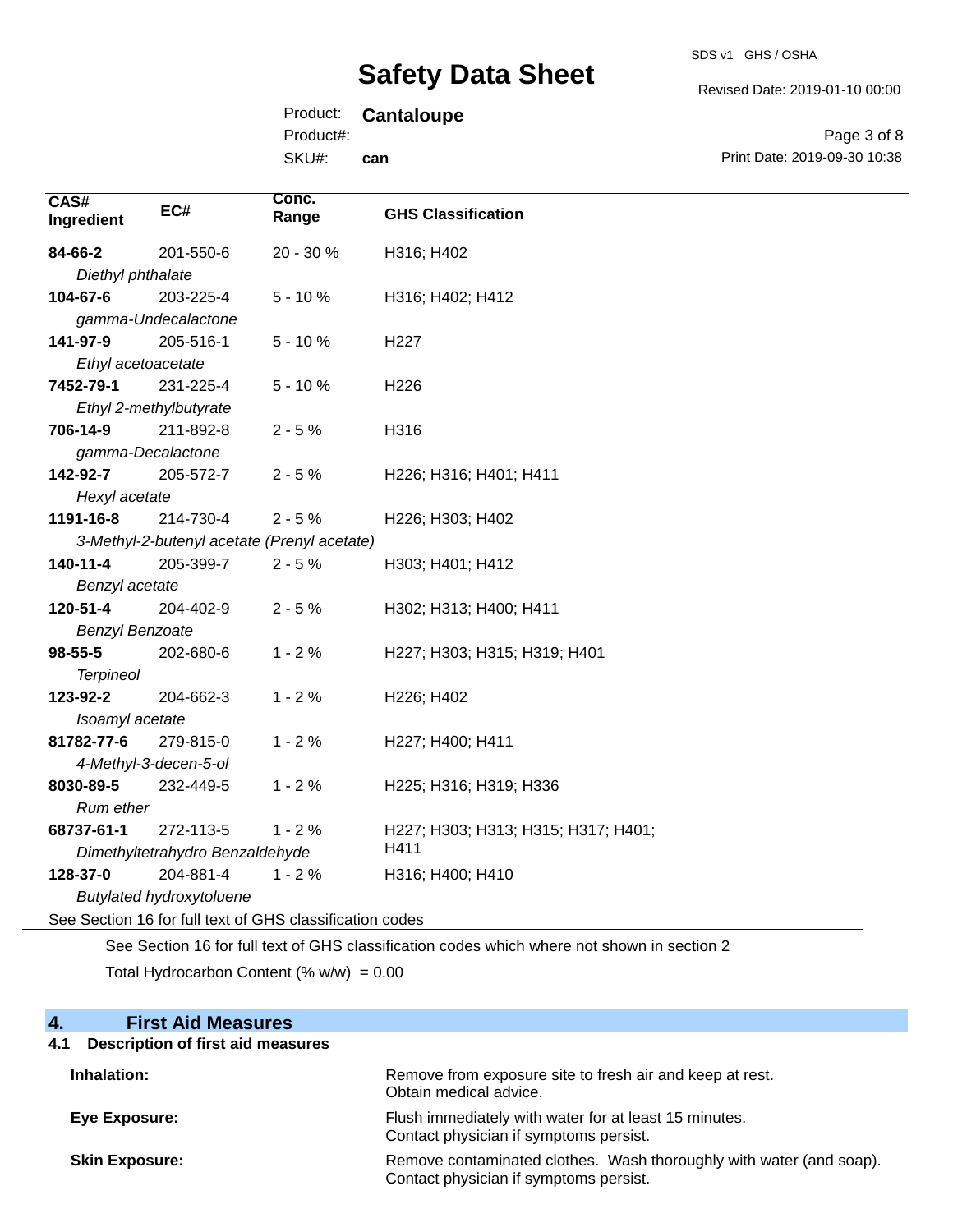SDS v1 GHS / OSHA

Revised Date: 2019-01-10 00:00

Product: **Cantaloupe** SKU#: Product#: **can**

Page 4 of 8 Print Date: 2019-09-30 10:38

| Ingestion:                                                                     | Rinse mouth with water and obtain medical advice. |
|--------------------------------------------------------------------------------|---------------------------------------------------|
| 4.2 Most important symptoms and effects, both acute and delayed                |                                                   |
| <b>Symptoms:</b>                                                               | no data available                                 |
| <b>Risks:</b>                                                                  | Refer to Section 2.2 "Hazard Statements"          |
| 4.3 Indication of any immediate medical attention and special treatment needed |                                                   |
| Treatment:                                                                     | Refer to Section 2.2 "Response"                   |
|                                                                                |                                                   |
| 5.<br><b>Fire-Fighting measures</b>                                            |                                                   |
| 5.1<br><b>Extinguishing media</b>                                              |                                                   |
| Suitable:                                                                      | Carbon dioxide (CO2), Dry chemical, Foam          |
| Unsuitable                                                                     | Do not use a direct water jet on burning material |
| 5.2 Special hazards arising from the substance or mixture                      |                                                   |
| During fire fighting:                                                          | Water may be ineffective                          |
| 5.3 Advice for firefighters                                                    |                                                   |
| <b>Further information:</b>                                                    | Standard procedure for chemical fires             |
|                                                                                |                                                   |

#### **6. Accidental Release Measures**

#### **6.1 Personal precautions, protective equipment and emergency procedures**

Avoid inhalation and contact with skin and eyes. A self-contained breathing apparatus is recommended in case of a major spill.

#### **6.2 Environmental precautions**

Keep away from drains, soil, and surface and groundwater.

#### **6.3 Methods and materials for containment and cleaning up**

Clean up spillage promptly. Remove ignition sources. Provide adequate ventilation. Avoid excessive inhalation of vapors. Gross spillages should be contained by use of sand or inert powder and disposed of according to the local regulations.

#### **6.4 Reference to other sections**

Not Applicable

## **7. Handling and Storage**

#### **7.1 Precautions for safe handling**

Apply according to good manufacturing and industrial hygiene practices with proper ventilation. Do not drink, eat or smoke while handling. Respect good personal hygiene.

#### **7.2 Conditions for safe storage, including any incompatibilities**

Store in a cool, dry and ventilated area away from heat sources and protected from light in tightly closed original container. Avoid uncoated metal container. Keep air contact to a minimum.

#### **7.3 Specific end uses**

No information available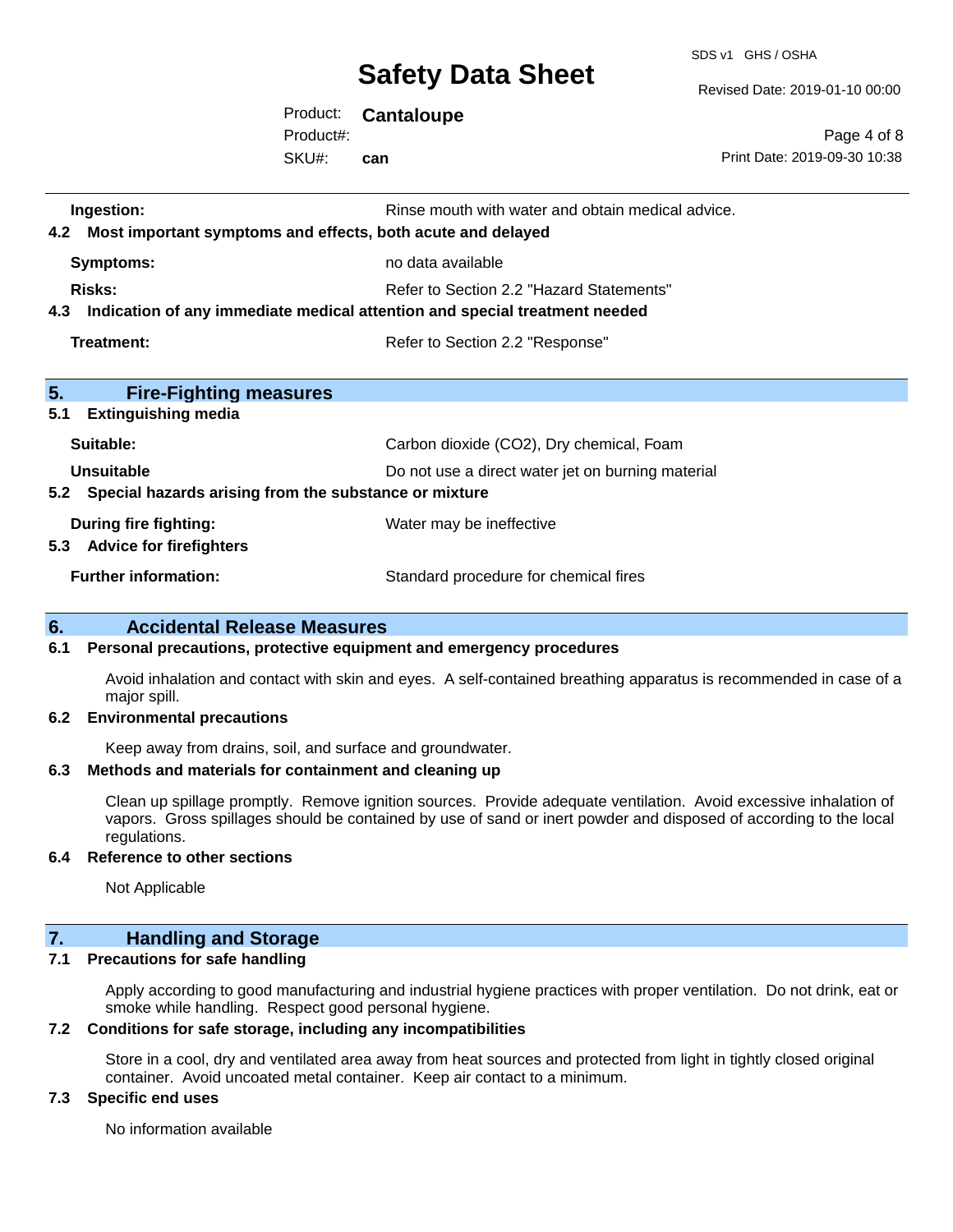Revised Date: 2019-01-10 00:00

Product: **Cantaloupe** SKU#: Product#: **can**

Page 5 of 8 Print Date: 2019-09-30 10:38

### **8. Exposure Controls/Personal Protection**

#### **8.1 Control parameters**

| <b>Exposure Limits:</b>                     |                              |                         |                           |             |                         |
|---------------------------------------------|------------------------------|-------------------------|---------------------------|-------------|-------------------------|
| <b>Component</b>                            |                              | <b>ACGIH</b><br>TWA ppm | ACGIH<br>STEL ppm TWA ppm | <b>OSHA</b> | <b>OSHA</b><br>STEL ppm |
| 84-66-2                                     | Diethyl phthalate            | 5                       |                           |             |                         |
| 140-11-4                                    | Benzyl acetate               | 10                      |                           |             |                         |
| 128-37-0<br><b>Butylated hydroxytoluene</b> |                              | 2                       |                           |             |                         |
| 123-92-2                                    | Isoamyl acetate              | 50                      | 100                       | 100         |                         |
| <b>Engineering Controls:</b>                | Use local exhaust as needed. |                         |                           |             |                         |

#### **8.2 Exposure controls - Personal protective equipment**

| Eye protection:                | Tightly sealed goggles, face shield, or safety glasses with brow guards and side shields, etc.<br>as may be appropriate for the exposure |
|--------------------------------|------------------------------------------------------------------------------------------------------------------------------------------|
| <b>Respiratory protection:</b> | Avoid excessive inhalation of concentrated vapors. Apply local ventilation where appropriate.                                            |
| <b>Skin protection:</b>        | Avoid Skin contact. Use chemically resistant gloves as needed.                                                                           |

## **9. Physical and Chemical Properties**

### **9.1 Information on basic physical and chemical properties**

| Appearance:                  | Liquid                                  |
|------------------------------|-----------------------------------------|
| Odor:                        | Conforms to Standard                    |
| Color:                       | <b>Colorless to Nearly Colorless G0</b> |
| <b>Viscosity:</b>            | Liquid                                  |
| <b>Freezing Point:</b>       | Not determined                          |
| <b>Boiling Point:</b>        | Not determined                          |
| <b>Melting Point:</b>        | Not determined                          |
| <b>Flashpoint (CCCFP):</b>   | 124 F (51.11 C)                         |
| <b>Auto flammability:</b>    | Not determined                          |
| <b>Explosive Properties:</b> | None Expected                           |
| <b>Oxidizing properties:</b> | None Expected                           |
| Vapor Pressure (mmHg@20 C):  | 2.3633                                  |
| %VOC:                        | 2.36                                    |
| Specific Gravity @ 25 C:     | 1.0120                                  |
| Density @ 25 C:              | 1.0090                                  |
| Refractive Index @ 20 C:     | 1.4670                                  |
| Soluble in:                  | Oil                                     |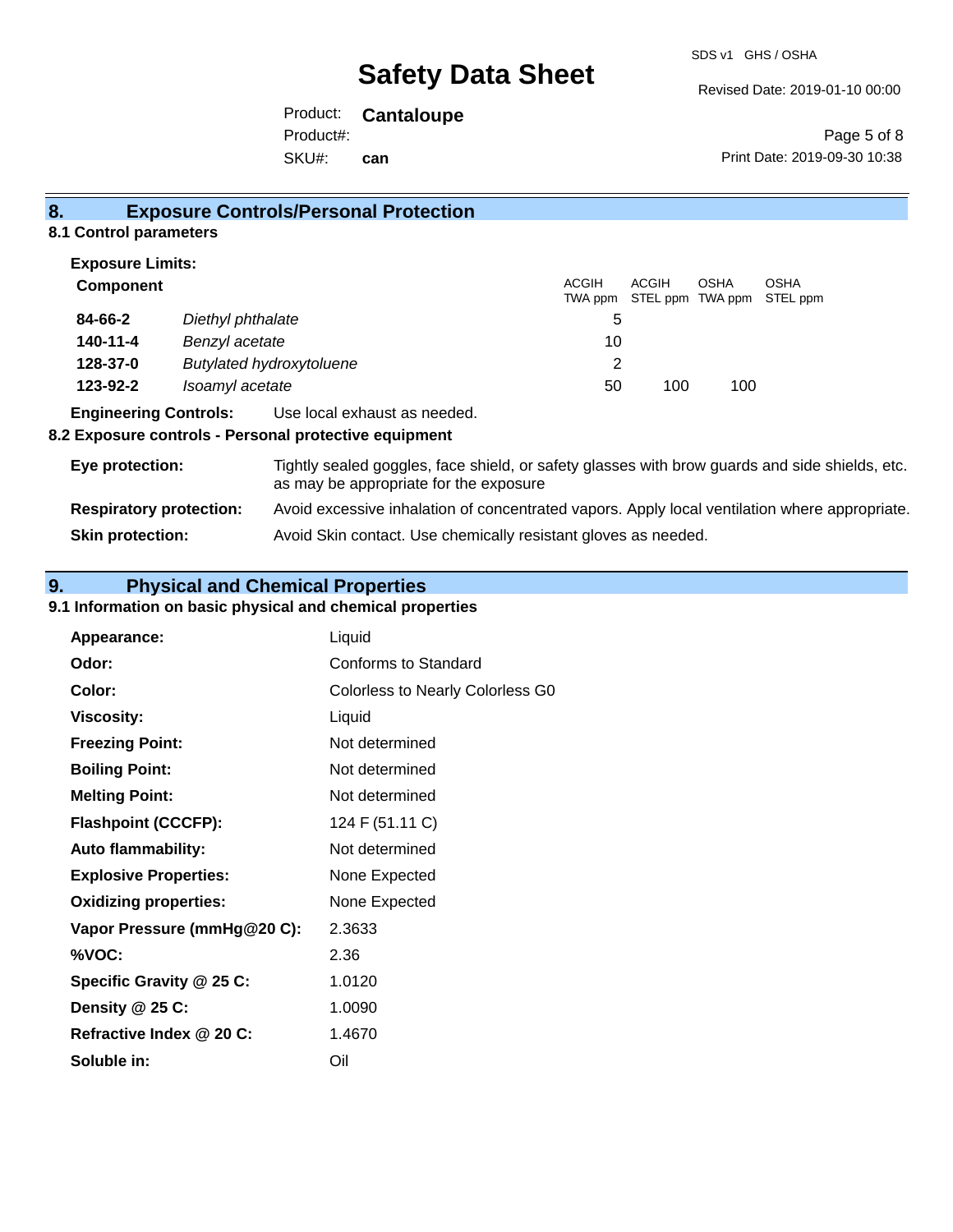Revised Date: 2019-01-10 00:00

Product: **Cantaloupe** SKU#: Product#: **can**

Page 6 of 8 Print Date: 2019-09-30 10:38

## **10. Stability and Reactivity**

| 10.1 Reactivity                         | None                                               |
|-----------------------------------------|----------------------------------------------------|
| <b>10.2 Chemical stability</b>          | Stable                                             |
| 10.3 Possibility of hazardous reactions | None known                                         |
| <b>10.4 Conditions to avoid</b>         | None known                                         |
| 10.5 Incompatible materials             | Strong oxidizing agents, strong acids, and alkalis |
| 10.6 Hazardous decomposition products   | None known                                         |

## **11. Toxicological Information**

## **11.1 Toxicological Effects**

Acute Toxicity Estimates (ATEs) based on the individual Ingredient Toxicity Data utilizing the "Additivity Formula"

| Acute toxicity - Oral - (Rat) mg/kg                | (LD50: 4830.0000) May be harmful if swallowed            |
|----------------------------------------------------|----------------------------------------------------------|
| Acute toxicity - Dermal - (Rabbit) mg/kg           | (LD50: 1874.3190) Harmful in contact with skin           |
| Acute toxicity - Inhalation - (Rat) mg/L/4hr       | (LD50: 22.9085) May be harmful if inhaled                |
| <b>Skin corrosion / irritation</b>                 | May be harmful if inhaled                                |
| Serious eye damage / irritation                    | Not classified - the classification criteria are not met |
| <b>Respiratory sensitization</b>                   | Not classified - the classification criteria are not met |
| <b>Skin sensitization</b>                          | May cause an allergic skin reaction                      |
| <b>Germ cell mutagenicity</b>                      | Not classified - the classification criteria are not met |
| Carcinogenicity                                    | Not classified - the classification criteria are not met |
| <b>Reproductive toxicity</b>                       | Not classified - the classification criteria are not met |
| Specific target organ toxicity - single exposure   | Not classified - the classification criteria are not met |
| Specific target organ toxicity - repeated exposure | Not classified - the classification criteria are not met |
| <b>Aspiration hazard</b>                           | Not classified - the classification criteria are not met |

## **12. Ecological Information**

### **12.1 Toxicity**

| <b>Acute acquatic toxicity</b>     | Not classified - the classification criteria are not met |
|------------------------------------|----------------------------------------------------------|
| <b>Chronic acquatic toxicity</b>   | Toxic to aquatic life with long lasting effects          |
| <b>Toxicity Data on soil</b>       | no data available                                        |
| <b>Toxicity on other organisms</b> | no data available                                        |
|                                    |                                                          |
| 12.2 Persistence and degradability | no data available                                        |
| 12.3 Bioaccumulative potential     | no data available                                        |
| 12.4 Mobility in soil              | no data available                                        |
| 12.5 Other adverse effects         | no data available                                        |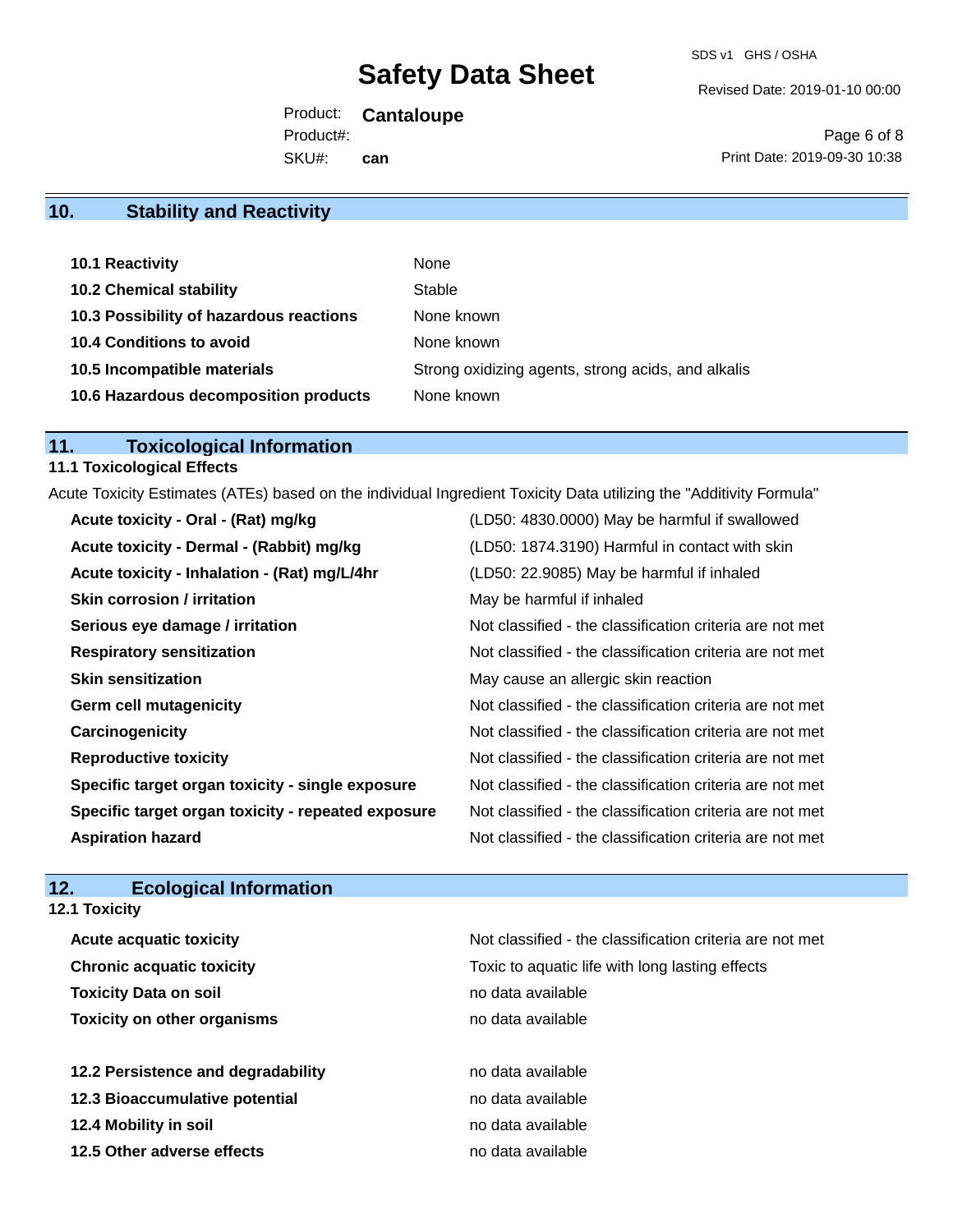Revised Date: 2019-01-10 00:00

Product: **Cantaloupe** SKU#: Product#: **can**

Page 7 of 8 Print Date: 2019-09-30 10:38

#### **13. Disposal Conditions**

#### **13.1 Waste treatment methods**

Do not allow product to reach sewage systems. Dispose of in accordance with all local and national regulations. Send to a licensed waste management company.The product should not be allowed to enter drains, water courses or the soil. Do not contaminate ponds, waterways or ditches with chemical or used container.

#### **14. Transport Information**

| <b>Marine Pollutant</b>                                       | Yes. Ingredient of greatest environmental impact:<br>77-83-8 : (20 - 30 %) : Ethyl Methylphenylglycidate |                                     |                   |                  |               |
|---------------------------------------------------------------|----------------------------------------------------------------------------------------------------------|-------------------------------------|-------------------|------------------|---------------|
| <b>Regulator</b>                                              |                                                                                                          | <b>Class</b>                        | <b>Pack Group</b> | <b>Sub Risk</b>  | UN-nr.        |
| U.S. DOT (Non-Bulk)                                           |                                                                                                          | Not Regulated - Not Dangerous Goods |                   |                  |               |
| <b>Chemicals NOI</b>                                          |                                                                                                          |                                     |                   |                  |               |
| <b>ADR/RID (International Road/Rail)</b>                      |                                                                                                          |                                     |                   |                  |               |
| <b>Environmentally Hazardous</b><br>Substance, Liquid, n.o.s. |                                                                                                          | 9                                   | Ш                 |                  | <b>UN3082</b> |
| <b>IATA (Air Cargo)</b>                                       |                                                                                                          |                                     |                   |                  |               |
| <b>Perfumery Products</b>                                     |                                                                                                          | 3                                   | Ш                 | Flammable Liquid | UN1266        |
| <b>Environmentally Hazardous</b><br>Substance, Liquid, n.o.s. |                                                                                                          | 9                                   | $\mathbf{III}$    |                  | <b>UN3082</b> |
| IMDG (Sea)                                                    |                                                                                                          |                                     |                   |                  |               |
| <b>Perfumery Products</b>                                     |                                                                                                          | 3                                   | $\mathbf{III}$    | Flammable Liquid | UN1266        |
| <b>Environmentally Hazardous</b><br>Substance, Liquid, n.o.s. |                                                                                                          | 9                                   | Ш                 |                  | <b>UN3082</b> |

#### **15. Regulatory Information**

## **U.S. Federal Regulations TSCA (Toxic Substance Control Act)** All components of the substance/mixture are listed or exempt **40 CFR(EPCRA, SARA, CERCLA and CAA)** This product contains the following components: 84-66-2 201-550-6 20 - 30 % Diethyl phthalate 123-92-2 204-662-3 1 - 2 % Isoamyl acetate **U.S. State Regulations California Proposition 65 Warning No Warning required Canadian Regulations DSL** 100.00% of the components are listed or exempt.The following components are NOT on the List: 815580-59-7 453-570-1  $\leq$  8 ppm 3-Cyclohexene-1-carboxylic acid, 2,6,6-trimethyl-, methyl ester

### **16. Other Information**

#### **GHS H-Statements referred to under section 3 and not listed in section 2**

H225 : Highly flammable liquid and vapor **H227** : Combustible liquid